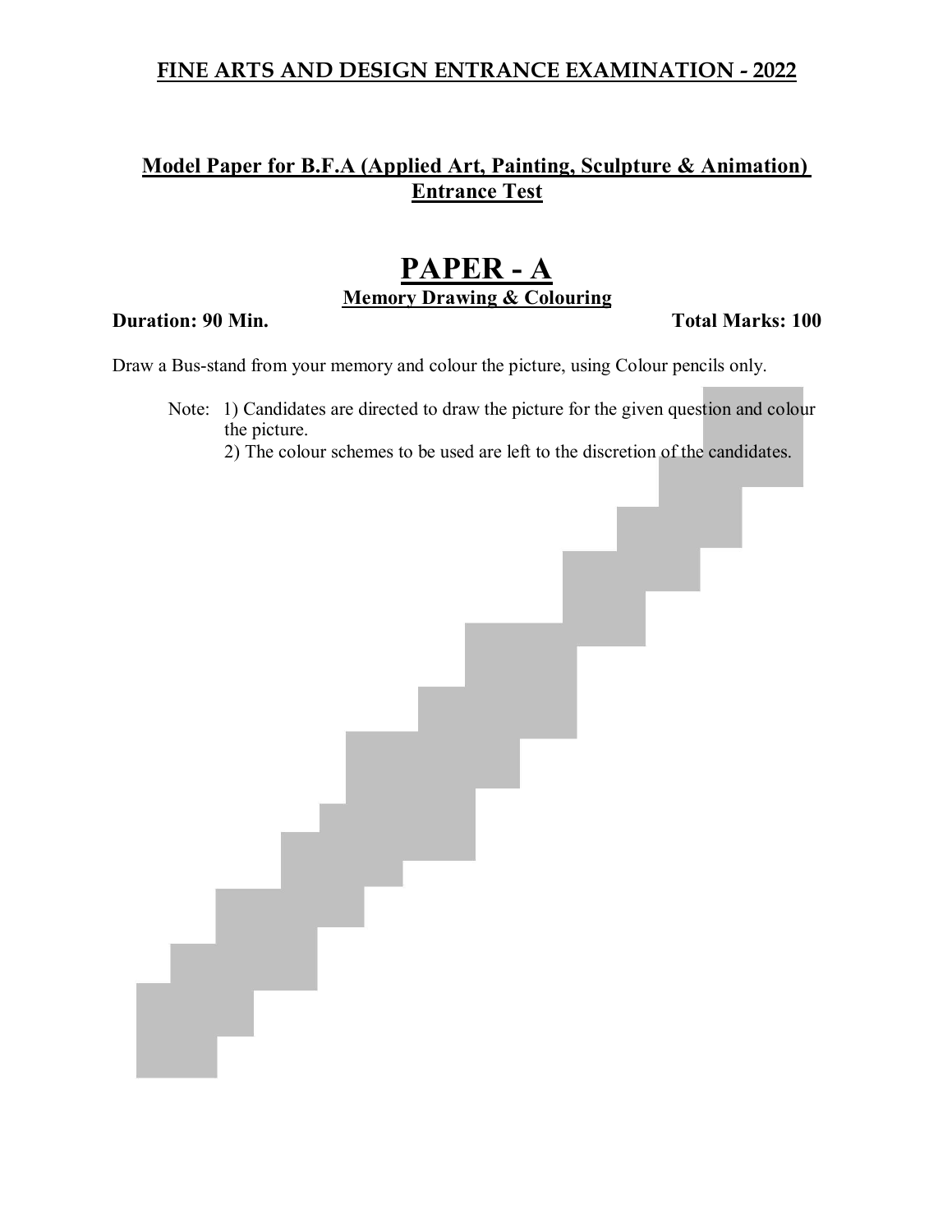# **FINE ARTS AND DESIGN ENTRANCE EXAMINATION - 2022 Model Paper for B.F.A (Applied Art, Painting, Sculpture & Animation) Entrance Test**

# **PAPER** - **B**

### **Objective Type**

Choose the right answer from a, b , c, d and write the selected answer (i.e., a, b , c or d ) in the bracket provided

| <b>G.K. &amp; Current Affairs</b><br><b>15 Questions</b>                                                                                               |                  |   |
|--------------------------------------------------------------------------------------------------------------------------------------------------------|------------------|---|
| 1) Pr es id en t of In d ia'<br>Manmohan Singh<br>a)<br>b) Ramnath Kovind<br>c) Pratibha Devi Singh Patil<br>d) Pranab Mukherjee                       |                  |   |
| 2) Os a m a Bin La d en was s h ot d ea d in<br>a) Dubai<br>b) Muscat<br>c) Pakistan                                                                   |                  |   |
| d) Afghanistan<br>3) British Prince Williams was recently married to<br>a) Angelina Jolie<br>b) Catherine                                              |                  |   |
| c) Jennifer Lopez<br>d) Kate<br>4) The capital of Ladakh is<br>a) Dharamsala<br>b) Leh                                                                 | ſ                | 1 |
| c) Srinagar<br>d) Gangtok<br>5) Golden Temple in Amritsar Punjab is surrounded by<br>a) Water<br>b) Green lawns<br>c) Flowering trees<br>d) Sand dunes | L                |   |
| 6) Speaker of Lok Sabha is<br>a) Om Birla<br>b) Meira Kumar<br>Sumitra Mahajan<br>c)<br>$\rm d$<br>Renuka Choudhary                                    | [                |   |
| 7) Vivekananda Rock is in the<br>a) North of India<br>West of India<br>b)<br>South of India<br>$\mathbf{c})$<br>East of India<br>d)                    | $\left[ \right]$ |   |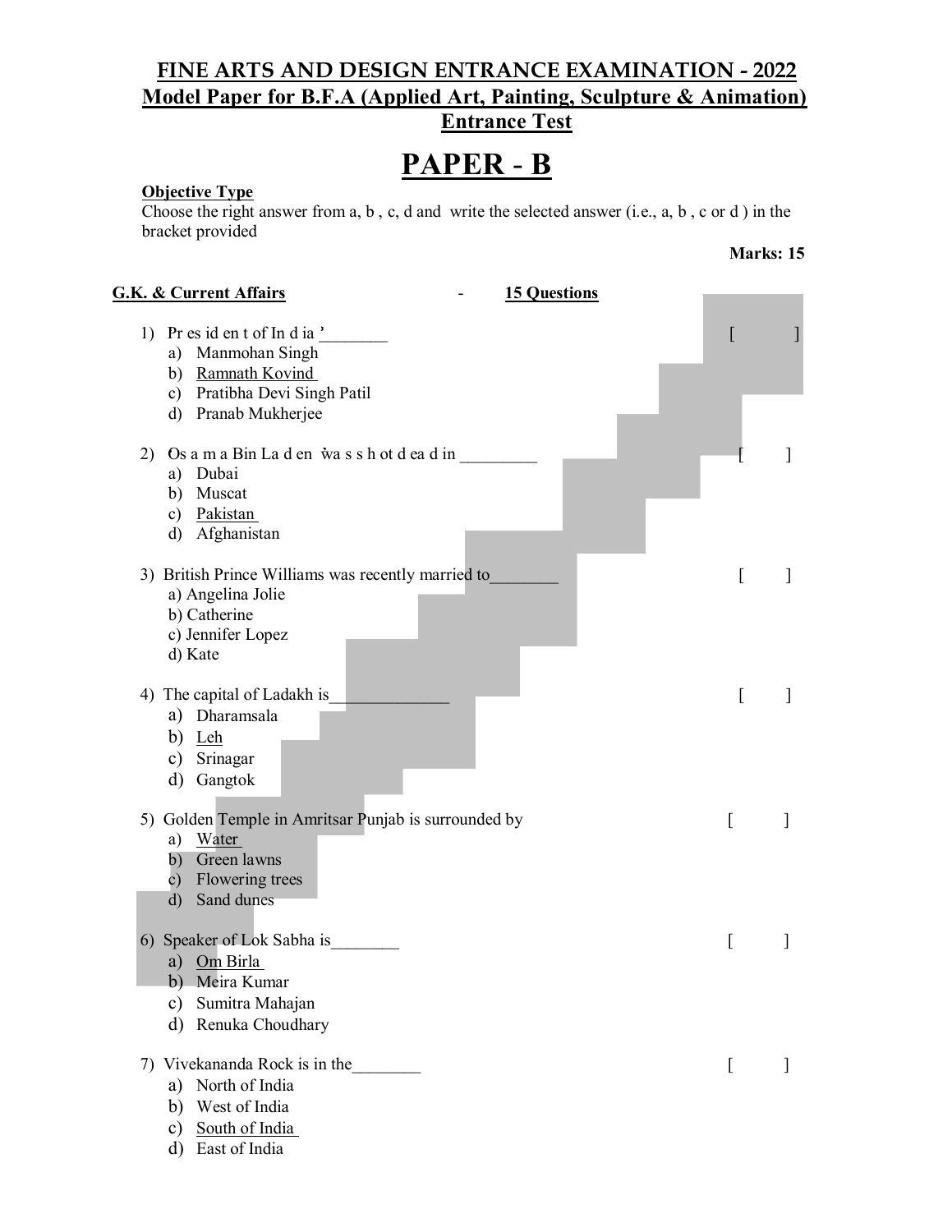| 8) The ruling party in Gujarat state is<br>a) Congress                              | [        |               |    |
|-------------------------------------------------------------------------------------|----------|---------------|----|
| <b>AIDMK</b><br>b)                                                                  |          |               |    |
| c) $BJP$                                                                            |          |               |    |
| d) RJD                                                                              |          |               |    |
| 9) Sericulture' is a study of                                                       | $\Gamma$ |               |    |
| a) Plants                                                                           |          |               |    |
| Sea<br>b)                                                                           |          |               |    |
| c) Silkworms                                                                        |          |               |    |
| Fish<br>d)                                                                          |          |               |    |
| 10) The name of the StateEmporium of Handicrafts and Handlooms of Andhra            |          |               |    |
| Pradesh is                                                                          |          |               |    |
| a) Mriganayani<br>b) Cauvery                                                        |          |               |    |
| Kairali<br>c)                                                                       |          |               |    |
| Lepakshi<br>d)                                                                      |          |               |    |
|                                                                                     |          |               |    |
| 11) The Volcano eruption in ice land caused smoke in the skies and<br>mainly        |          | in t errupted | -1 |
| a) Sea traffic                                                                      |          |               |    |
| b) Air traffic                                                                      |          |               |    |
| c) Road traffic                                                                     |          |               |    |
| d) People                                                                           |          |               |    |
| 12) The most famous food item during Ramzan month in Hyderabad is                   |          |               |    |
| Biryani<br>a)                                                                       |          | L             |    |
| b) Khurbani ka meetha                                                               |          |               |    |
| c) Haleem                                                                           |          |               |    |
| Mirchi ka salan<br>$\rm d$                                                          |          |               |    |
| 13) The twin cities of Hyderabad and Secunderabad are connected by                  |          | L             |    |
| a) Himayathsagar lake                                                               |          |               |    |
| Hussainsagar lake<br>b)                                                             |          |               |    |
| Osmansagar lake<br>c)                                                               |          |               |    |
| Gandipet lake<br>d)                                                                 |          |               |    |
| Rabindranath Tagore won the Nobel Prize for his collection of poems called<br>$14)$ |          |               |    |
|                                                                                     |          | L             | 1  |
| Shraddhanjali<br>a)<br>Gitanjali<br>b)                                              |          |               |    |
| Swarnanjali<br>$\mathbf{c})$                                                        |          |               |    |
| Divyanjali<br>d)                                                                    |          |               |    |
|                                                                                     |          |               |    |
| 15) WWW Stands for<br>World Work Web                                                |          | [             |    |
| a)<br>Wide Work Web<br>b)                                                           |          |               |    |
| Wide World Web<br>$\mathbf{c})$                                                     |          |               |    |
| World Wide Web<br>d)                                                                |          |               |    |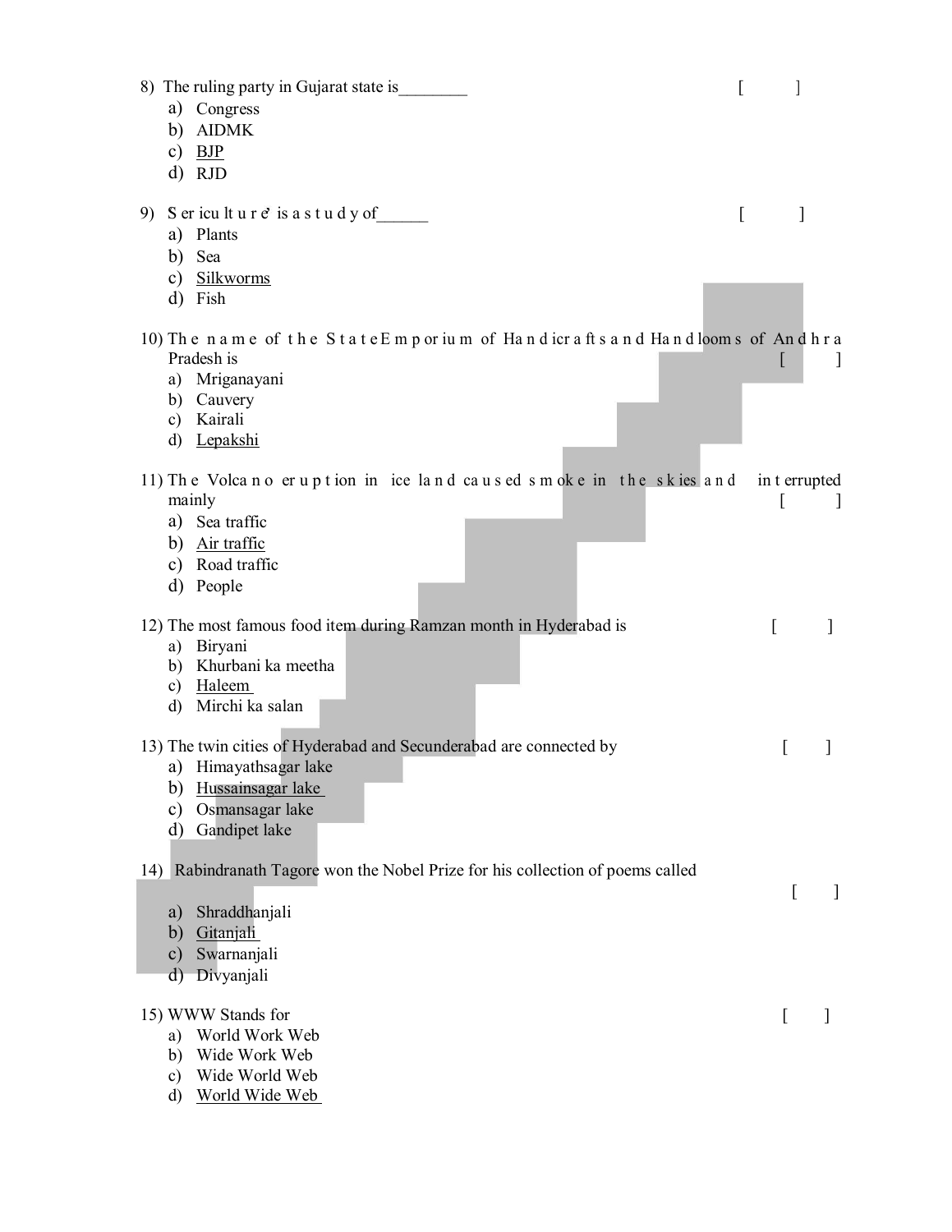## **FINE ARTS AND DESIGN ENTRANCE EXAMINATION - 2022 Model Paper for B.F.A (Applied Art, Painting, Sculpture & Animation) Entrance Test**

**ENGLISH 15 Questions Marks: 15 Marks**

- 1)  $\dots \dots \dots$  will captain the college team?
	- a) Who
	- b) Which
	- c) When
	- d) What
- 2) Political leaders should think of the people **All Collection** they are accountable.
	- a) to who
	- b) to whom
	- c) who
	- d) which
- 3) Gandhiji used . major part of his time for spinning.
	- a) the
	- b) a
	- c) an
	- d) no
- 4) He is  $\cdots$  right man for the job.
	- a) a
	- b) the
	- c) an
	- d) no article
- 5) Fragile means ........
	- a) Strong
	- b) Powerful
	- c) Delicate
	- d) Muscular
- 6) The antonym of timid is
	- a) Adventurous
	- b) Foolish
	- c) Delicate
	- d) Muscular
- 7) The antonym of diligent is
	- a) Intelligent
	- b) Vigilant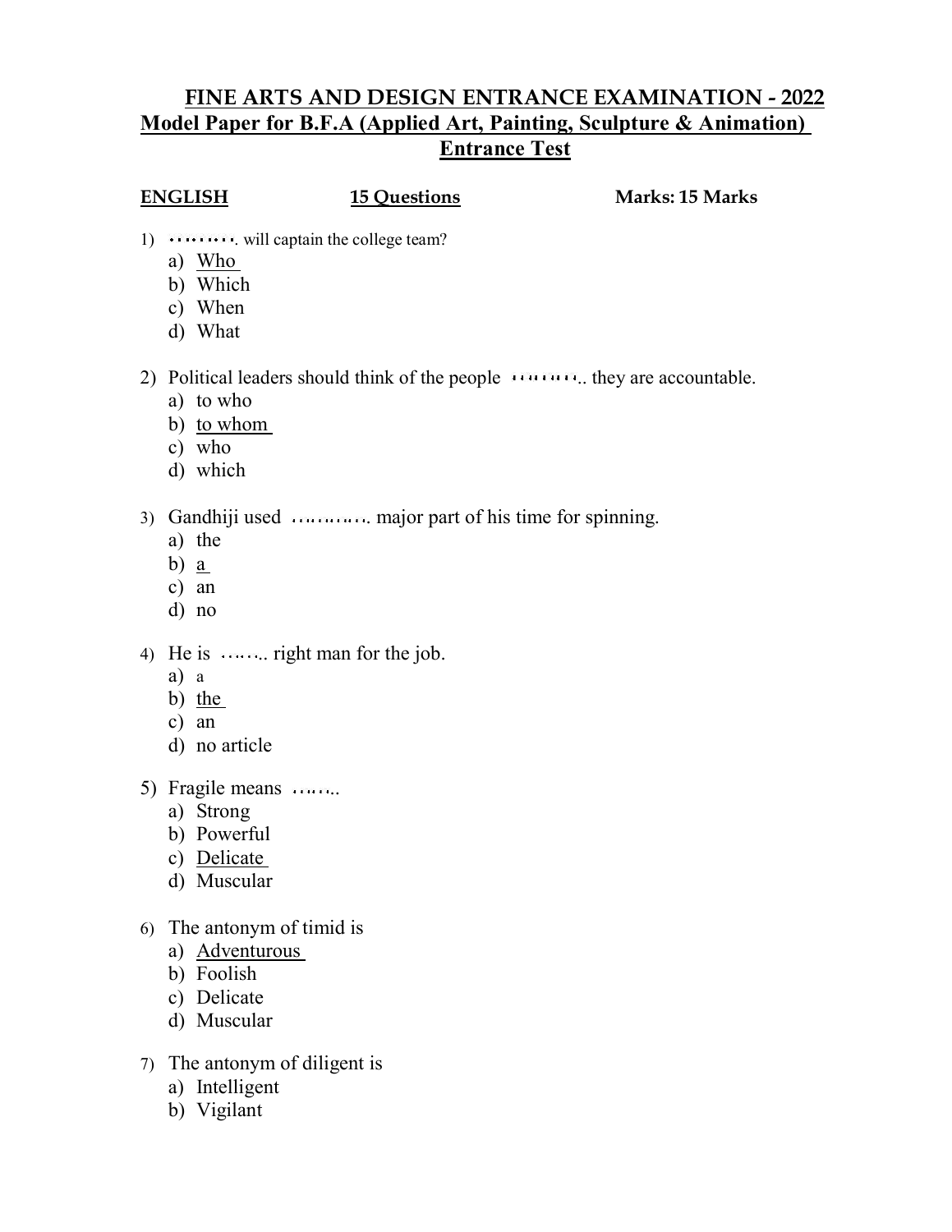- c) Vibrant
- d) Idle
- 8) Abortive is the synonym of .
	- a) Futile
	- b) Fertile
	- c) Cute
	- d) Curtail
- 9) Fratricide means the murder of one s ..
	- a) Brother
	- b) Father
	- c) Sister
	- d) Mother

10) The first person who --------- the question will be awarded a prize.

- a) Answer
- b) Answered
- c) Answers
- d) Answering

11) I hope you succeed .......your effort.

- a) In
- b) On
- c) From
- d) With

 $12)$  Always be  $\ldots$  ...

- a) Honesty
- b) Honest
- c) Honestly
- d) to honest
- 13) Tom has ........ English lessons on Thursdays
	- a) Your
	- b) Her
	- c) His
	- d) None
- 14) This film is  $\cdots$  than his last one
	- a) Best
	- b) Good
	- c) Better
	- d) Nice
- 15) I am fair . my sister is dark
	- a) But
	- b) Because
	- c) That
	- d) This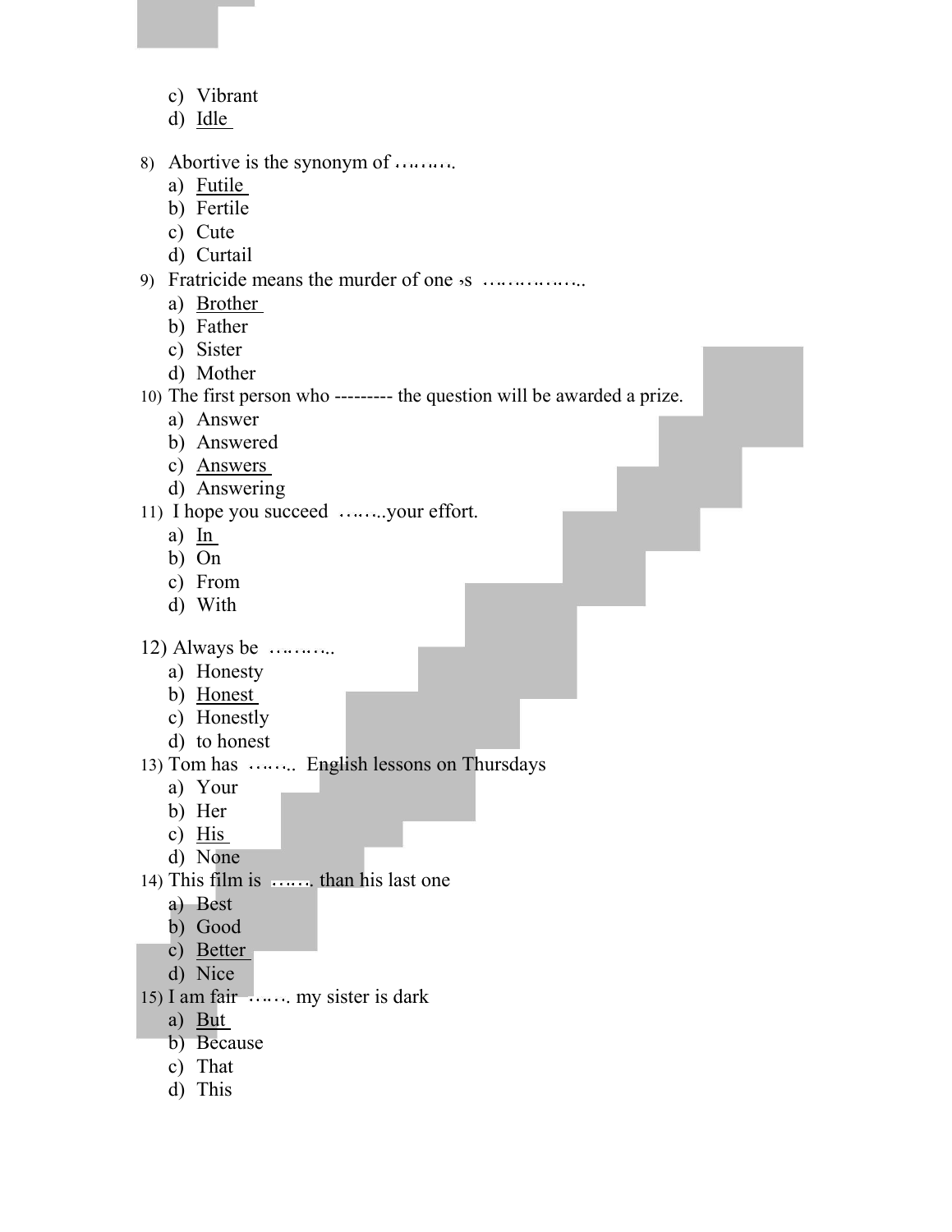### **FINE ARTS AND DESIGN ENTRANCE EXAMINATION - 2022 Model Paper for B.F.A (Applied Art, Painting, Sculpture & Animation) Entrance Test**

**GENERAL ART** Marks: 20 20 Questions

| <b>Multiple Choice</b>                                                                                                                                                                                                                             |                      |  |
|----------------------------------------------------------------------------------------------------------------------------------------------------------------------------------------------------------------------------------------------------|----------------------|--|
| 1) Which Ren a is s a n ce a r t is t painted on e of the worlds<br>Monalisa?<br>[<br>a) Raphael<br>Michelangelo<br>b)<br>Botticelli<br>c)<br>d) Leonardo da Vinci                                                                                 | most famous painting |  |
| 2) Ajanta and Ellora caves are located in which state<br>a) West Bengal<br>Karnataka<br>b)<br>Maharashtra<br>$\mathbf{c})$<br>d) Gujarat                                                                                                           |                      |  |
| 3) Pyramids were constructed by Egyptian Kings for the purpose of<br>As victory monuments<br>a)<br>Burying t he d ead royal family members<br>b)<br>c) Creating Art awareness for Egyptian people<br>Performing wedding ceremonies<br>$\mathbf{d}$ |                      |  |
| 4) Cave Pa in t in gs were d on e d u r in g<br>a) Modern Times<br>b) $B.C$<br>c) $A.D$<br>d) Pre Historic Times                                                                                                                                   |                      |  |
| 5) Ha m p i Vija yn a ga r is famous for<br>a) Murals<br>b)<br><b>Sculptures</b><br>Gardens<br>c)<br>Industries<br>d)                                                                                                                              |                      |  |

- 6) Wh ich In d ia n a r t is t h a s r ecen t ly t a k en t h e cit izen s h ip of Qa t a r in t h e Mid d le East [ ]
	- a) Ramkumar
	- b) Satish Gujral
	- c) M.F.Hussain
	- d) Akbar Padamsee
- 7) Poster s  $\ge$  a r e u s ed for [ ] a) Just like that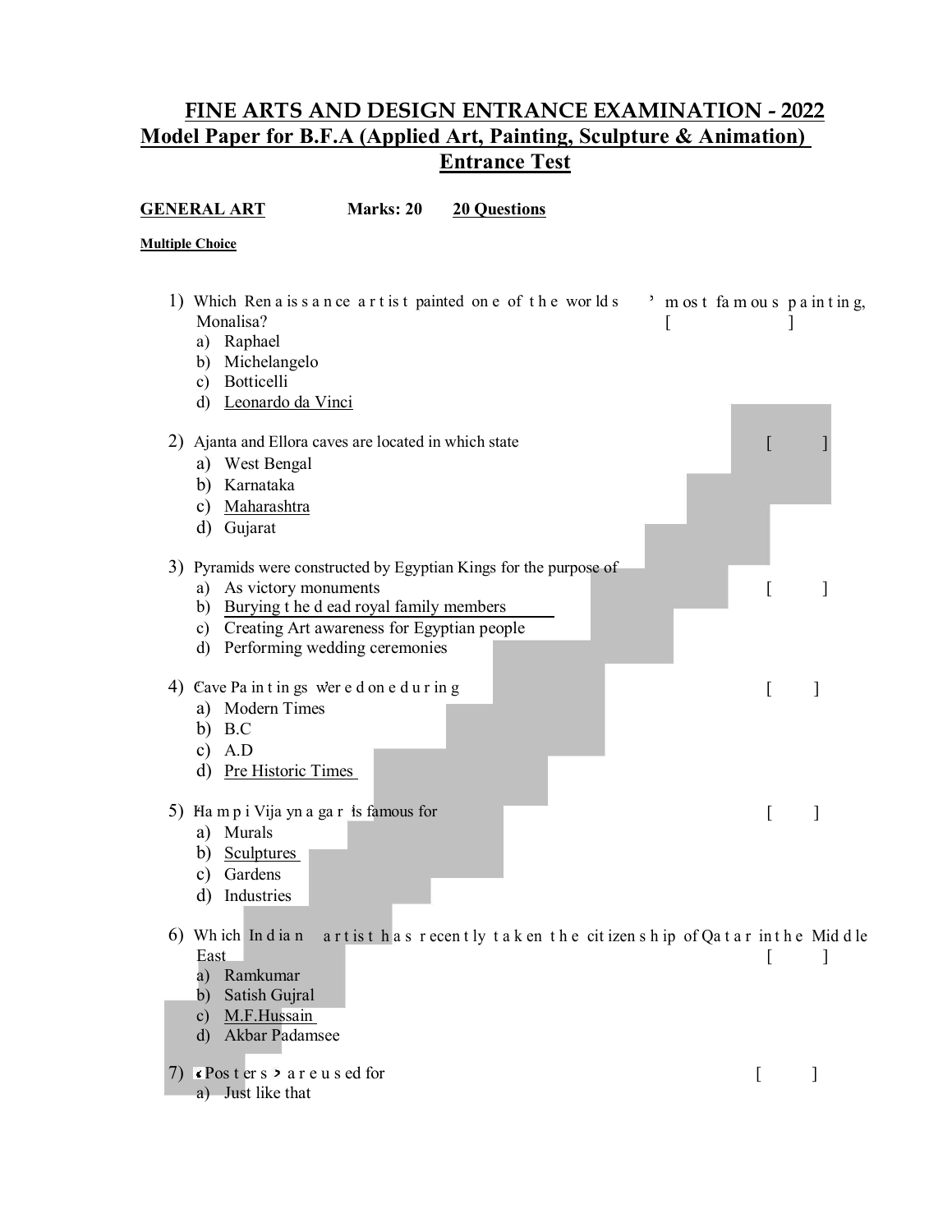- b) Publicity Purpose/Information to all in General
- c) For religious purpose
- d) Marriage purpose
- 8) Raja Ravi Varma > wa s a well k n own
	- a) Sculptor
	- b) Theatre personality
	- c) Writer
	- d) Painter

### 9) Colour wheel has how many primary colours? [

- ]
- a) Four colours
- b) Two colours
- c) Three colours
- d) Five colours

### 10) The colours (dyes) used in Kalamkari paintings and block prints are made from

| Chemical dyes<br>a)                                    |   |                |
|--------------------------------------------------------|---|----------------|
| Polyester<br>b)                                        |   |                |
| Fruits<br>$\mathbf{c})$                                |   |                |
| d)<br>Vegetable & minerals                             |   |                |
|                                                        |   |                |
| 11) Kondapalli toys Handicrafts industry is located in | L |                |
| Warangal district<br>a)                                |   |                |
| Adilabad district<br>b)                                |   |                |
| Kurnool district<br>$\mathbf{c})$                      |   |                |
| Krishna district<br>d)                                 |   |                |
|                                                        |   |                |
| 12) Taj Mahal was built in the memory of               | [ |                |
| Rukhsana Begum<br>a)                                   |   |                |
| Noorjehan<br>b)                                        |   |                |
| Anarkali<br>$\mathbf{c})$                              |   |                |
| d)<br>Mumtaz                                           |   |                |
| 13) Thousand Pillar Temple is situated in              | [ |                |
| Siddipet<br>a)                                         |   |                |
| Anantapur<br>b)                                        |   |                |
| $\mathbf{c})$                                          |   |                |
| Warangal<br>d)                                         |   |                |
| Vishakhapatnam                                         |   |                |
| 14) Bor r a ca ves à r e loca t ed n ea r              |   |                |
| <b>Visakhapatnam</b><br>a)                             | [ | $\overline{1}$ |
| Tirupati<br>b)                                         |   |                |
| Vijayawada<br>$\mathbf{c})$                            |   |                |
| Hyderabad<br>d)                                        |   |                |
|                                                        |   |                |
| 15) Calligraphy means                                  | ſ | 1              |
|                                                        |   |                |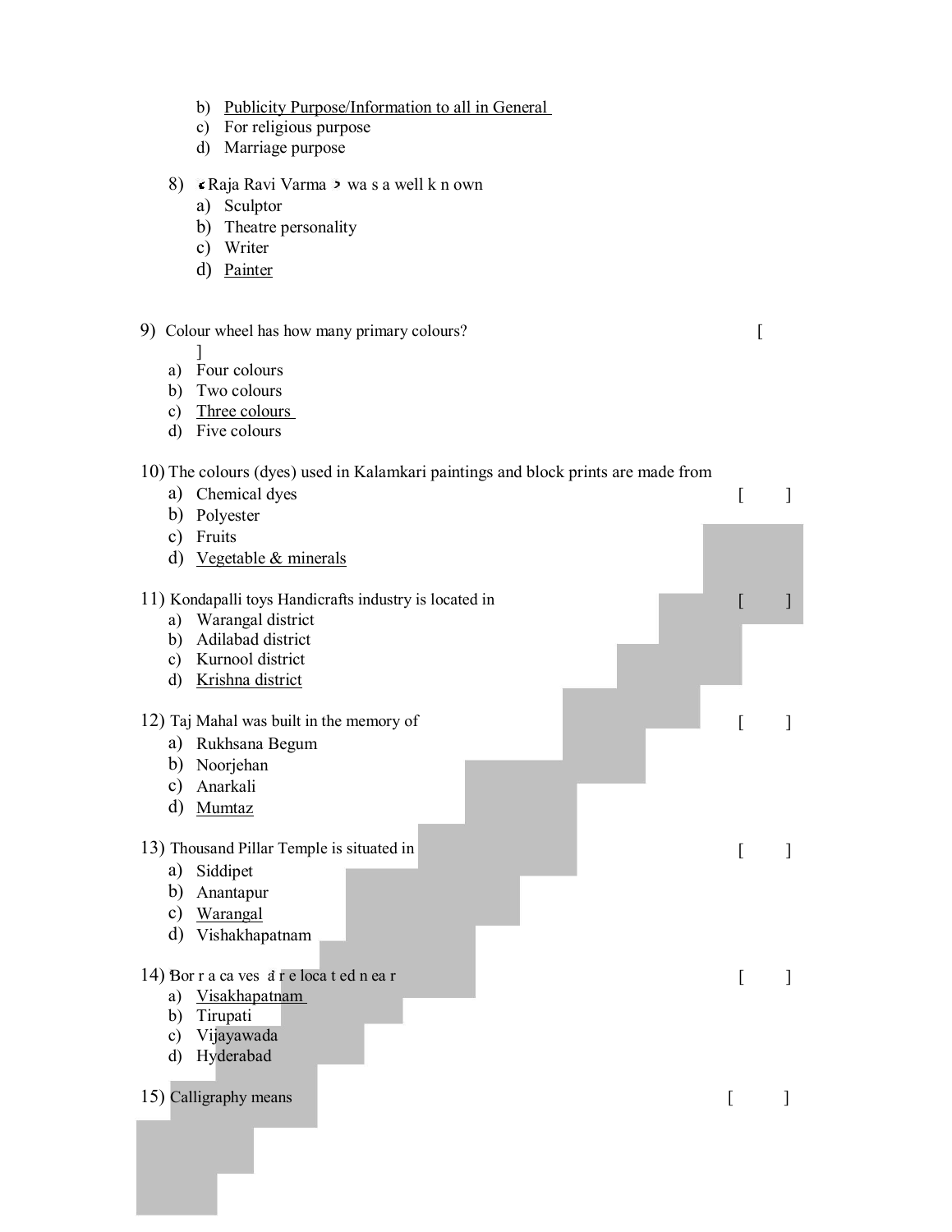| a) Kind of dance form<br>b) Beautiful handwriting<br>c) To cook a special dish<br>d) Pretty design                    |          |              |
|-----------------------------------------------------------------------------------------------------------------------|----------|--------------|
| 16) The themes of Ajanta paintings were based on<br>a) Hindu religion<br>b) Buddhism<br>c) Christianity<br>d) Sikhism | $\Gamma$ | 1            |
| 17) Sistine Chapel ceiling paintings were painted by<br>a) Raphael<br>b) Michelangelo<br>c) Caravaggio<br>d) David    | [        | 1            |
| 18) Miniature painting in India was patronized by<br>a) Kings and noble men<br>b) Merchants                           | [        | $\mathbf{I}$ |
| Traders<br>$\mathbf{c})$<br>d) Commoners                                                                              |          |              |
| 19) Folk Arts are the a rt forms of<br>a) Urban people                                                                | [        | $\big]$      |
| b) Rural (Village) people<br>c) Tribals<br>d) Traditional people                                                      |          |              |
| $20$ ) 'Art 'is a for m of<br>a) Dance<br>Theatre<br>b)<br>$\mathbf{c})$<br>Music<br>d) Self expression               | [        | $\mathbf{I}$ |
|                                                                                                                       |          |              |